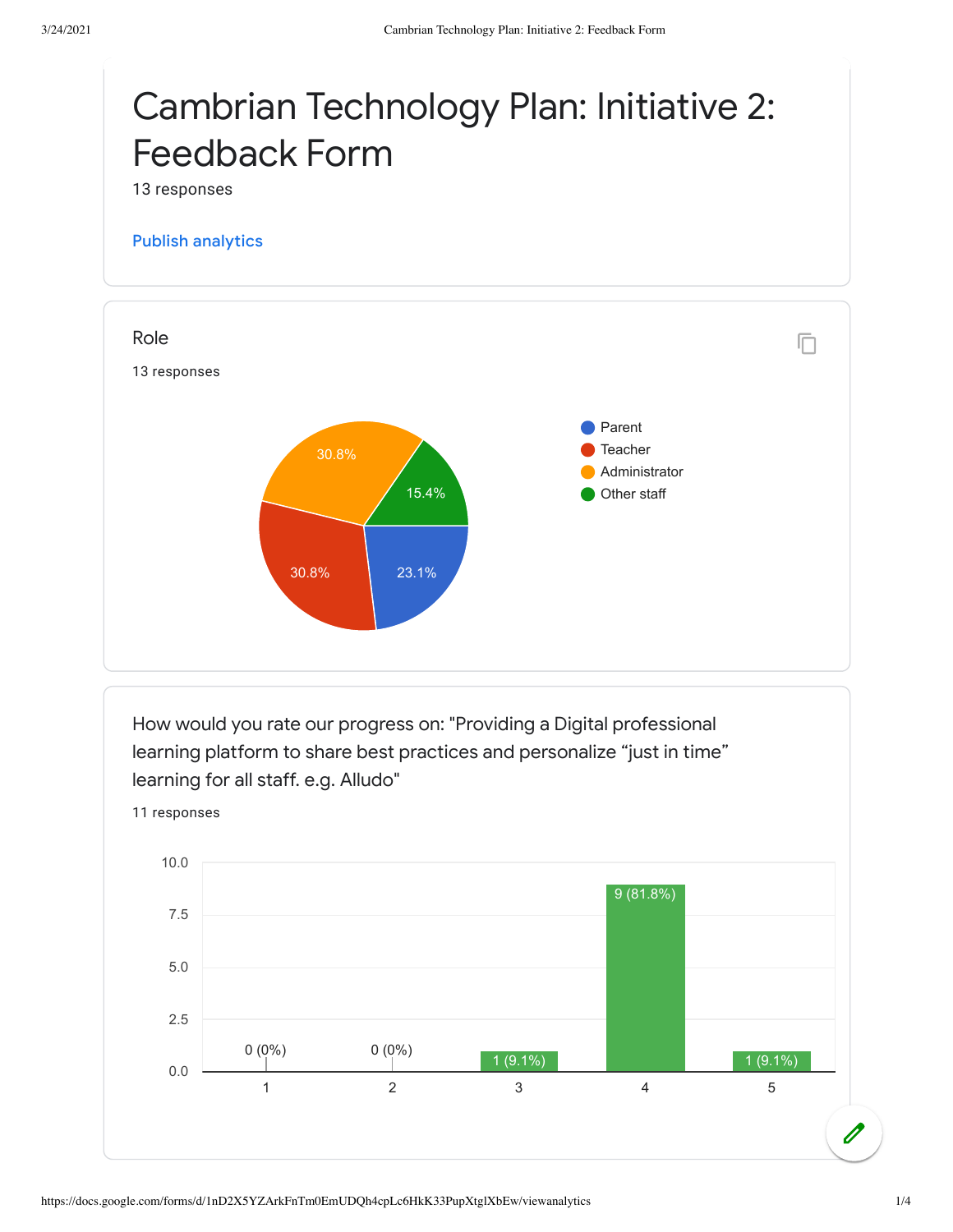

How would you rate our progress on: "Provide mechanism to monitor student device and accounts in in class"



 $\mathscr{O}$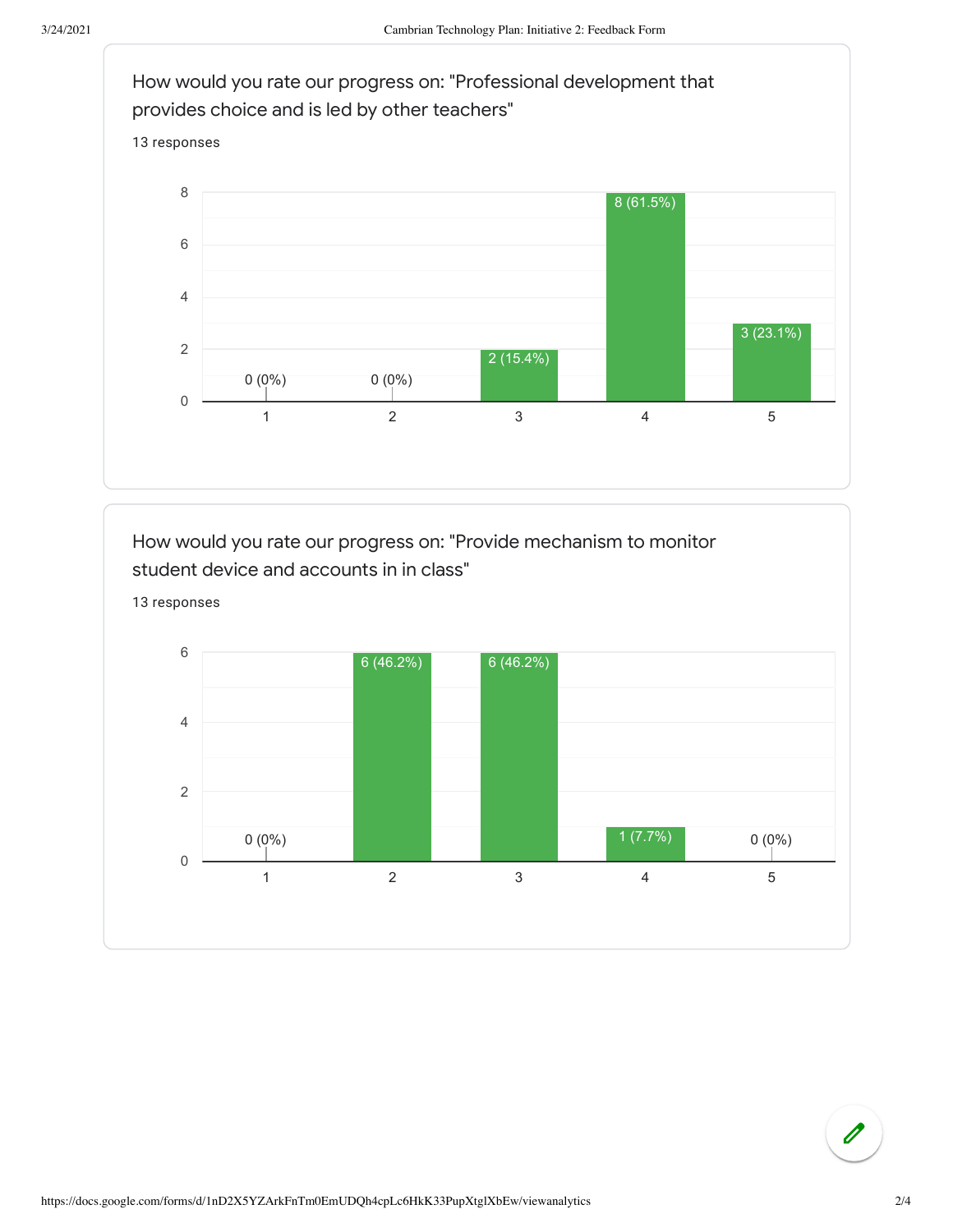

Please share any thoughts you have regarding the way action items in Initiative 2 have been prioritized. Should we put an item at a higher priority? If so, what item would you place at a lower priority?

6 responses

Love the Fellowship Program for teachers! I'd like to see that one become a priority in the future! :)

I really love the idea of building teacher mentors!

I'm noticing our prior SYSOPS are constantly getting tapped by others at the site for teaching tech support. They graciously provide it, but I do feel like their mentorship should be compensated

We really love our experience with SeeSaw. Hope we could use a hybrid teaching mode going forward

TIMS hare with other teachers county/state/national group to share best practices. Teacher lead trainings offer teachers alternative courses at a different time to make up for their own learning loss

I forgot to add this in the first survey but Kelly Radcliffe shared the idea to help students with IT more quickly. It would be cool to have an IT Chat Help system if was had the / f di

https://docs.google.com/forms/d/1nD2X5YZArkFnTm0EmUDQh4cpLc6HkK33PupXtglXbEw/viewanalytics 3/4